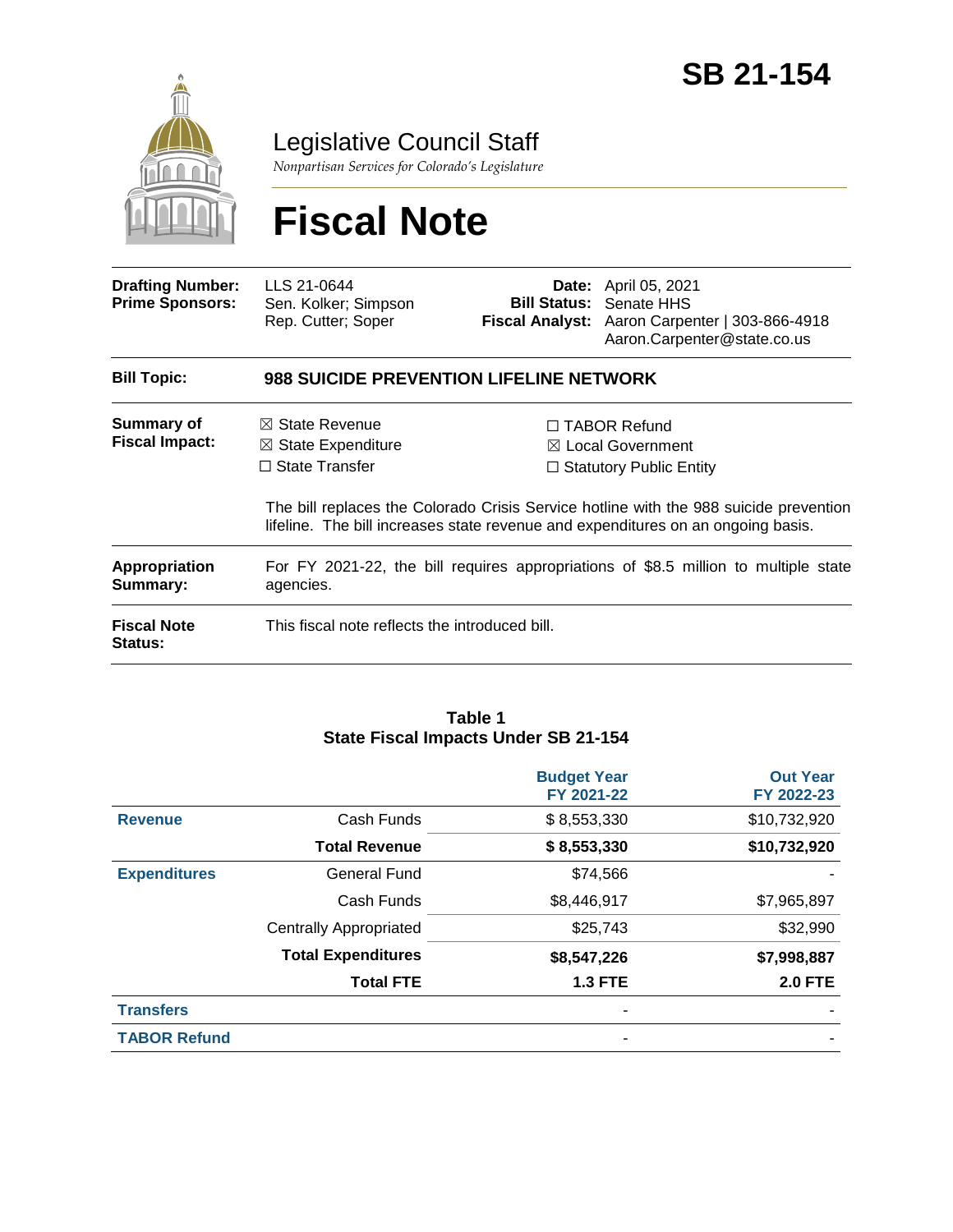Page 2

## Page 2<br>April 05, 2021 **SB 21-154**

### **Summary of Legislation**

The bill replaces the current crisis response hotline in the Office of Behavioral Health (OBH) with the 988 crisis hotline. By July 1, 2022, the OBH must contract with a nonprofit to create the 988 crisis hotline center to provide intervention services and crisis care coordination. The nonprofit must:

- have an active agreement with the national 988 hotline;
- meet national suicide lifeline requirement guidelines;
- deploy mobile response units and co-responder programs; and
- coordinate access to walk-in centers; and provide follow up services.

The OBH must also collaborate with the National Suicide Prevention Lifeline and Veterans Crisis Line for consistent public messaging. Finally, the OBH must report on implementation of the hotline and beginning January 1, 2023, as well as usage and expenditures from cash fund.

The bill creates the 988 Surcharge Cash Fund. The fund will contain money from a surcharges imposed on phone service users and a charge on prepaid wireless phones. The 988 phone service surcharge must be set by the Public Utilities Commissions by October 1, 2021, and cannot exceed \$0.50 per month. The surcharge takes effect January 1, 2022. The bill sets the charge on prepaid wireless phones at 1.4 percent of the transaction of purchasing prepaid wireless service until December 31, 2021, and then a rate established by PUC after January 1, 2022.

#### **Background**

On July 16, 2020, the Federal Communications Commission adopted rules to establish a three-digit phone number (988) for Americans in crisis to connect with suicide prevention and mental health resources. The rules require phone service providers by July 16, 2022, to direct 988 calls to the existing National Suicide Prevention Lifeline (1-800-273-8255).

Colorado currently operates the Colorado Crisis Services Hotline (1-844-493-8255), which is a 24-hour crisis telephone line. While distinct from the National Suicide Prevention Lifeline, the OBH does provide resources to respond to cases reported to the National Suicide Prevention Lifeline. In addition, both the National Suicide Prevention Lifeline and Colorado Crisis Services are answered by the same call center. Currently, the OHB has a budget of \$5.3 million from both General Fund and federal funds for these calls.

#### **Assumptions**

The fiscal note assumes that creation of a three-digit number will increase the number of calls to the lifeline, which will be state-funded. Specifically, based on methodology provided by the federal 988 vendor, the 988 number will increase calls by 107 percent in FY 2022-23, for a total of 502,933 calls.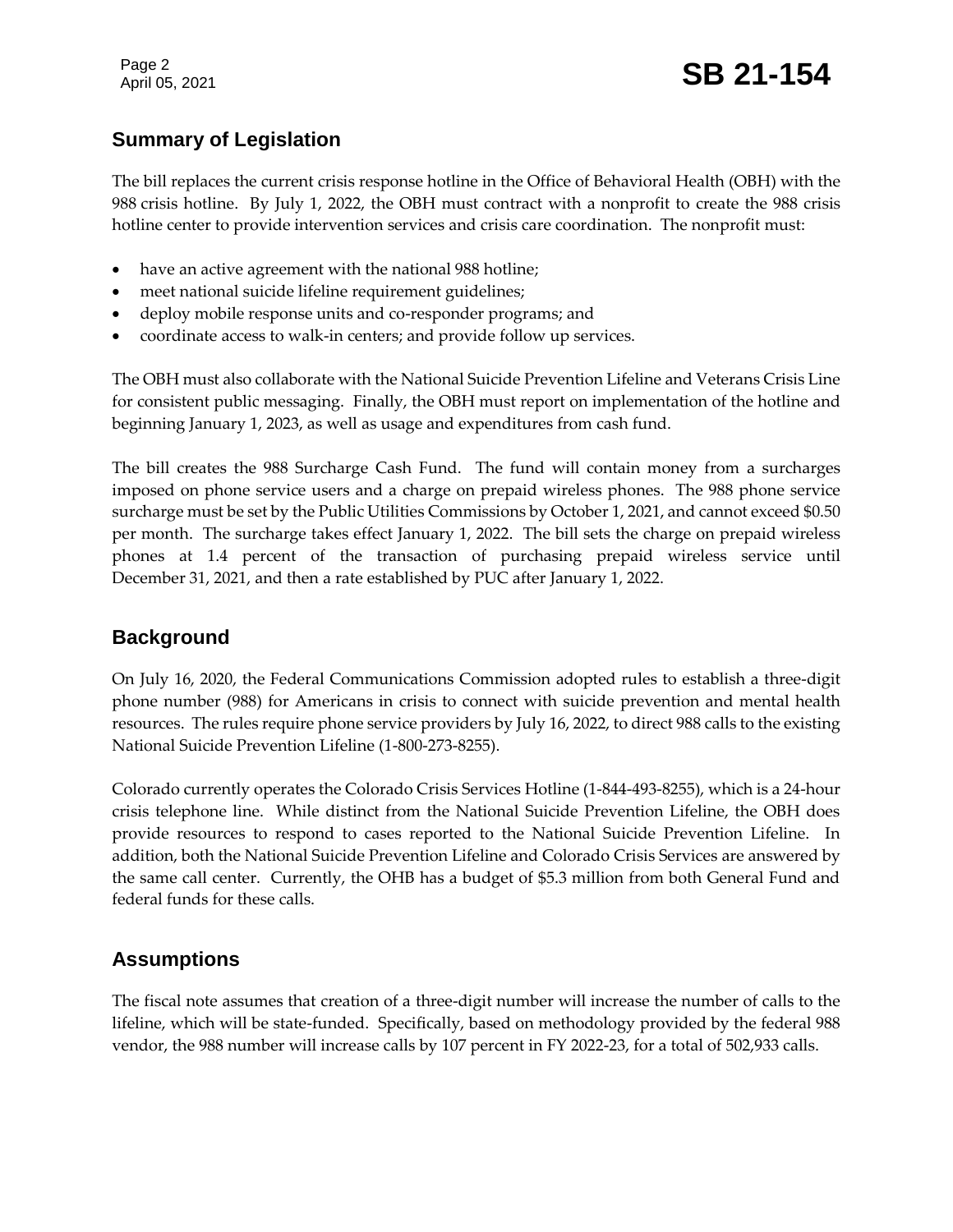#### **State Revenue**

The bill will increase state cash fund revenue by \$8.6 million in FY 2021-22 and \$10.8 million in FY 2022-23, from the surcharge imposed on phone service users and the charge on prepaid wireless phones. This revenue is subject to TABOR.

**Fee impact on 988 Surcharge and Prepaid Wireless Phone Charge.** Colorado law requires legislative service agency review of measures which create or increase any fee collected by a state agency. These fee amounts are estimates only, actual fees will be set administratively by the PUC based on cash fund balance, estimated program costs, and the estimated number of phones subject to the fee. It should be noted that the fee can only be changed on January 1. The table below identifies the fee impact of this bill.

| <b>Fiscal Year</b> | <b>Type of</b><br>Fee                                                    | <b>Proposed</b><br><b>Fee</b> | <b>Number</b><br><b>Affected</b> | <b>Months</b> | <b>Total Fee</b><br><b>Impact</b> |
|--------------------|--------------------------------------------------------------------------|-------------------------------|----------------------------------|---------------|-----------------------------------|
| FY 2021-22         | 988 Surcharge                                                            | \$0.15                        | 5.8 million                      | 6             | \$5, 220,000                      |
|                    | 988 Prepaid Wireless Charge<br>(October-December, 2021)                  | \$0.56                        | 712,250                          | 3             | \$1,196,580                       |
|                    | 988 Prepaid Wireless Charge<br>(January-June, 2022)                      | \$0.50                        | 712,250                          | 6             | \$2,136,750                       |
|                    | <b>FY 2021-22 Total</b>                                                  |                               |                                  |               | \$8,553,330                       |
|                    | 988 Surcharge (July-December,<br>2022)                                   | \$0.15                        | 5.8 million                      | 6             | \$5,220,000                       |
|                    | \$0.50<br>988 Prepaid Wireless Charge<br>712,250<br>(July-December 2022) | 6                             | \$2,136,750                      |               |                                   |
| FY 2022-23         | 988 Surcharge (January-June<br>2023)                                     | \$0.07                        | 5.8 million                      | 6             | \$2,436,000                       |
|                    | 988 Prepaid Wireless Charge<br>(January-June 2023)                       | \$0.22                        | 712,250                          | 6             | \$940,170                         |
|                    |                                                                          | <b>FY 2022-23 Total</b>       |                                  |               | \$10,732,920                      |

#### **Table 2 Fee Impact on SB 21-154**

**988 Surcharge.** Beginning January 1, 2022, the bill will increase revenue to the 988 Surcharge Cash Fund. The fiscal note assumes that the surcharge will apply to around 5.8 million telephone users per month. The fee in the second half of FY 2022-23 is put at a level to remain constant and to cover remaining costs of FY 2022-23 and FY 2023-24.

**Prepaid Wireless Phone Charge.** Starting in FY 2021-22, the bill will increase 988 Surcharge Cash Fund revenue from the prepaid wireless charge. The fiscal note assumes that the charge will be imposed beginning October 1, 2021, on 712,250 transactions a month, and that the average transaction for a prepaid wireless phone is \$40, resulting in a \$0.56 fee per transaction. The note then estimates the fee will decrease for the next year, when set by the PUC. The fee in the second half of FY 2022-23 is shown in the table to remain constant and cover the remaining costs of FY 2022-23 and FY 2023-24.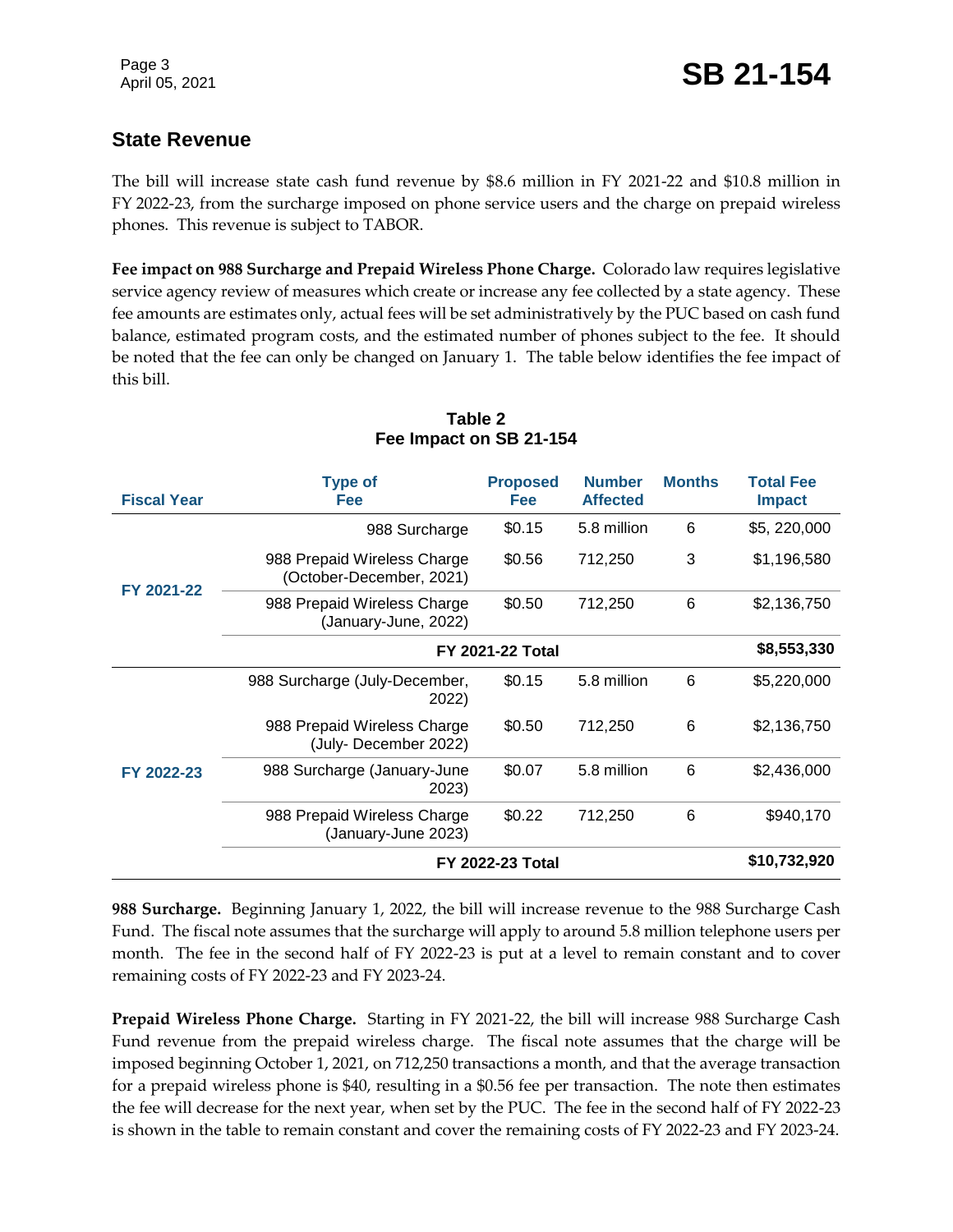#### **State Expenditures**

The bill will increase expenditures by \$8.5 million in FY 2021-22 and \$8.0 million in FY 2022-23, from the General Fund and 988 Surcharge Cash Fund as shown in Table 3 and described below.

| <b>Expenditures Under SB 21-154</b>       |                  |                |                |
|-------------------------------------------|------------------|----------------|----------------|
| <b>Cost Components</b>                    |                  | FY 2021-22     | FY 2022-23     |
| <b>Office of Behavioral Health</b>        |                  |                |                |
| <b>Personal Services</b>                  |                  | \$107,674      | \$143,567      |
| <b>Operating Expenses</b>                 |                  | \$2,160        | \$2,700        |
| <b>Capital Outlay Costs</b>               |                  | \$12,400       |                |
| 988 Contract                              |                  | \$8,024,683    | \$7,818,030    |
| <b>Update Public Awareness Materials</b>  |                  | \$300,000      |                |
| Centrally Appropriated Costs <sup>1</sup> |                  | \$25,743       | \$32,990       |
| FTE - Personal Services                   |                  | 1.3 FTE        | 2.0 FTE        |
| <b>OBH Subtotal</b>                       |                  | \$8,472,660    | \$7,997,287    |
| <b>Department of Revenue</b>              |                  |                |                |
| <b>Computer Programming</b>               |                  | \$45,000       |                |
| Contractor                                |                  | \$27,600       | \$1,600        |
| Forms Update                              |                  | \$1,966        |                |
| <b>DOR Subtotal</b>                       |                  | \$74,566       | \$1,600        |
|                                           | <b>Total</b>     | \$8,547,226    | \$7,998,887    |
|                                           | <b>Total FTE</b> | <b>1.3 FTE</b> | <b>2.0 FTE</b> |

## **Table 3**

<sup>1</sup>*Centrally appropriated costs are not included in the bill's appropriation.*

**Staffing costs.** The bill will require 2.0 FTE to manage and oversee the program and the increase in calls, to collect and report data, and to coordinate public messaging with the national 988 hotline and Veterans Crisis Hotline. Costs for each FTE are shown in Table 3 and include Personal Services costs, operating expenses, and capital outlay costs. Costs in FY 2021-22 are prorated for an October 1, 2021, start date.

**988 hotline.** The bill will increase cash fund expenditures by \$8.0 million in FY 2021-22 and \$7.8 million FY 2022-23 to contract with a nonprofit to run the 988 hotline. In addition, the fiscal note assumes an increased staffing ratio is required in order to meet the required mandates of the national 988 vendor. For the increase in costs, the fiscal note subtracts the current Colorado Crisis Services contract of \$5.3 million per year from the estimated total cost.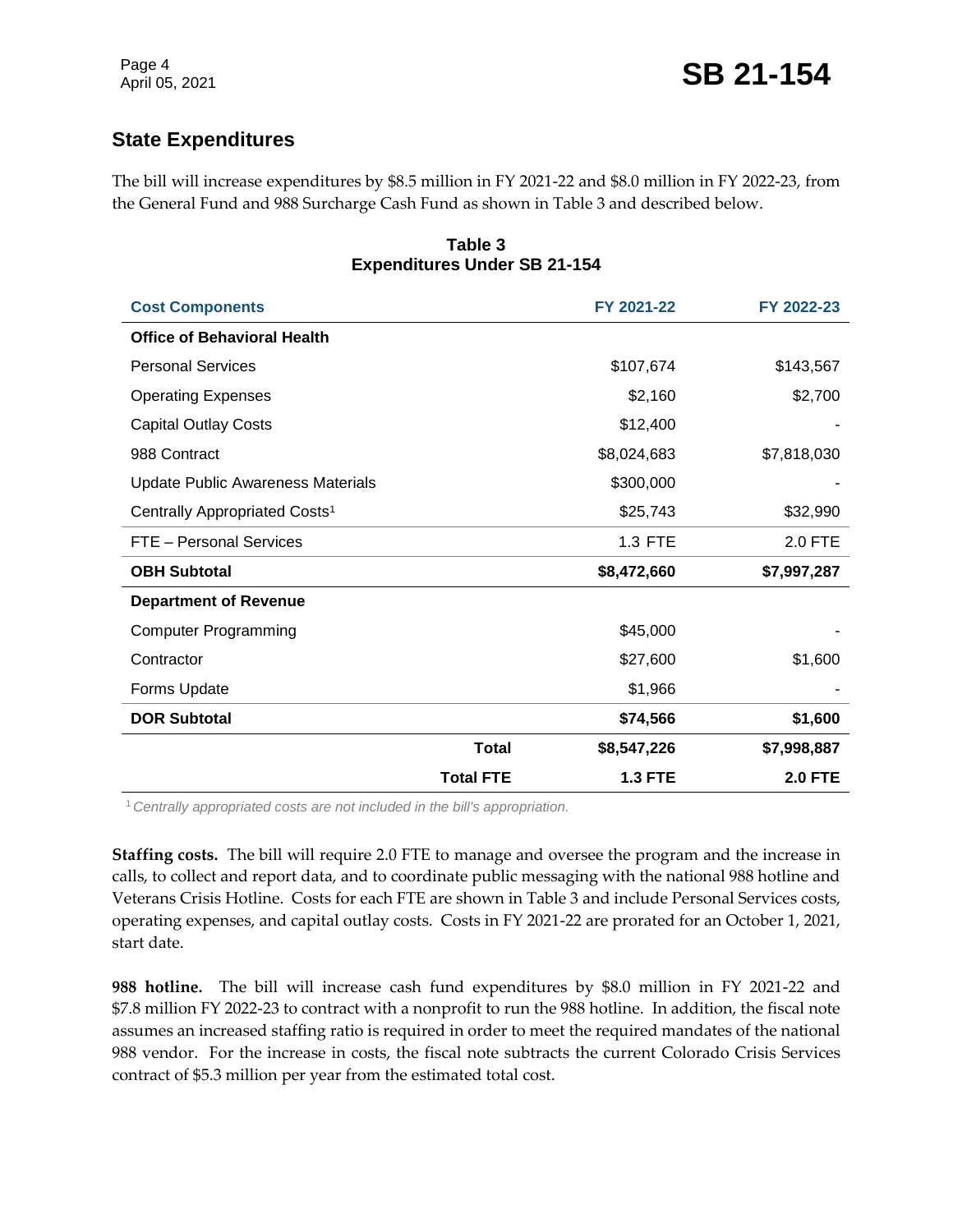Page 5

## Page 5<br>April 05, 2021 **SB 21-154**

**Updating public awareness campaign.** In FY 2021-22 only, costs will increase by \$300,000 to update current Colorado Crisis Services public awareness campaign materials with the new 988 program.

**Gen Tax programing and testing.** To collect the prepaid wireless charge the DOR will program, test, and update database fields in the GenTax software system. Programming costs are estimated at 200 hours of contract programming at a rate of \$225 per hour. Costs for testing at the department are estimated at 566 hours of Tax Audit and Compliance contract testing at a rate of \$35 per hour and 204 hours of User Acceptance Testing at \$25.20 per hour. Expenditures in the Office of Research and Analysis are required for changes in the related GenTax reports so that the department can access and document tax statistics related to the new tax policy. These costs are estimated at 50 hours for data management and reporting at \$32 per hour. Costs in FY 2021-22 require funding from the General Fund as these changes must be implemented before the prepaid wireless phone charge can be collected. Costs in future years will be paid from the 988 Surcharge Cash Fund.

**Tax form updates.** In FY 2021-22 only, the bill will require a one-time update in forms for the new 988 prepaid wireless phone charge, estimated at \$1,966. This amount will be reappropriated from the DOR to the Department of Personnel and Administration.

**Public Utilities Commission.** Starting in FY 2021-22, workload in the PUC will increase to set the 988 Surcharge and the Prepaid Wireless phone charge. The fiscal note assumes this workload can be accomplished within existing resources.

**Centrally appropriated costs.** Pursuant to a Joint Budget Committee policy, certain costs associated with this bill are addressed through the annual budget process and centrally appropriated in the Long Bill or supplemental appropriations bills, rather than in this bill. These costs, which include employee insurance and supplemental employee retirement payments, are estimated to be \$25,743 in FY 2021-22 and \$32,990 in FY 2022-23.

**TABOR refunds.** The bill increases state revenue subject to TABOR. For FY 2022-23, the March 2021 LCS forecast projects revenue to fall short of the TABOR limit by \$28.6 million, or 0.2 percent of the limit. If actual revenue exceeds the limit, the bill will increase the amount required to be refunded to taxpayers from the General Fund in FY 2023-24.

#### **Local Government**

To the extent the bill allows individuals to seek mental health care at the local level, costs and workload to those local systems will increase. In addition, expenditures to local law enforcement and other first responder personnel will decrease if individuals call 988 instead of 911 for a mental health crisis.

#### **Effective Date**

The bill takes effect 90 days following adjournment of the General Assembly sine die, assuming no referendum petition is filed.